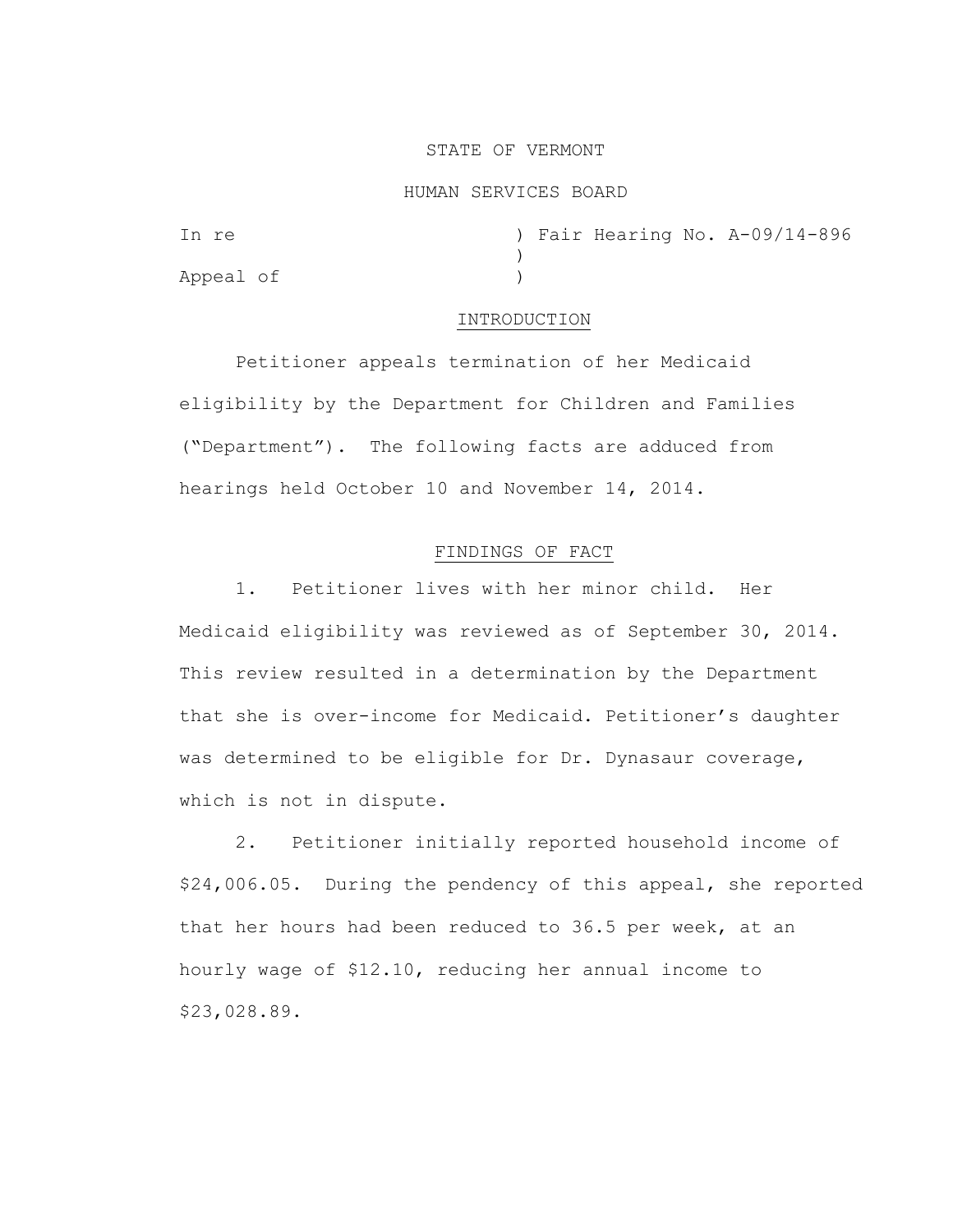3. Petitioner's appeal is based in termination of her Medicaid eligibility, but she further states she is unable to afford the cost of healthcare through Vermont's health exchange, including application of any subsidies to reduce the cost. The Department's calculation of her subsidy assistance is also addressed below.

4. Petitioner has several health issues and is especially concerned with her potential cost-sharing liability with a plan through the health exchange.

### ORDER

The Department's decision is affirmed.

# REASONS

Medicaid eligibility for adults is determined by using the MAGI-based income (Modified Adjusted Gross Income) for all members of the household. *See* Health Benefits Enrollment and Eligibility (HBEE) § 28.03 (c)(1). The maximum income limit for households in 2014 is set at 133 percent of the Federal Poverty Level (FPL). *See* HBEE § 7.03(a)(5). The calculation of income includes "an amount equal to 5 percentage points of the FPL for the applicable family size [that] is deducted from the household's income." HBEE §. 28.03(4).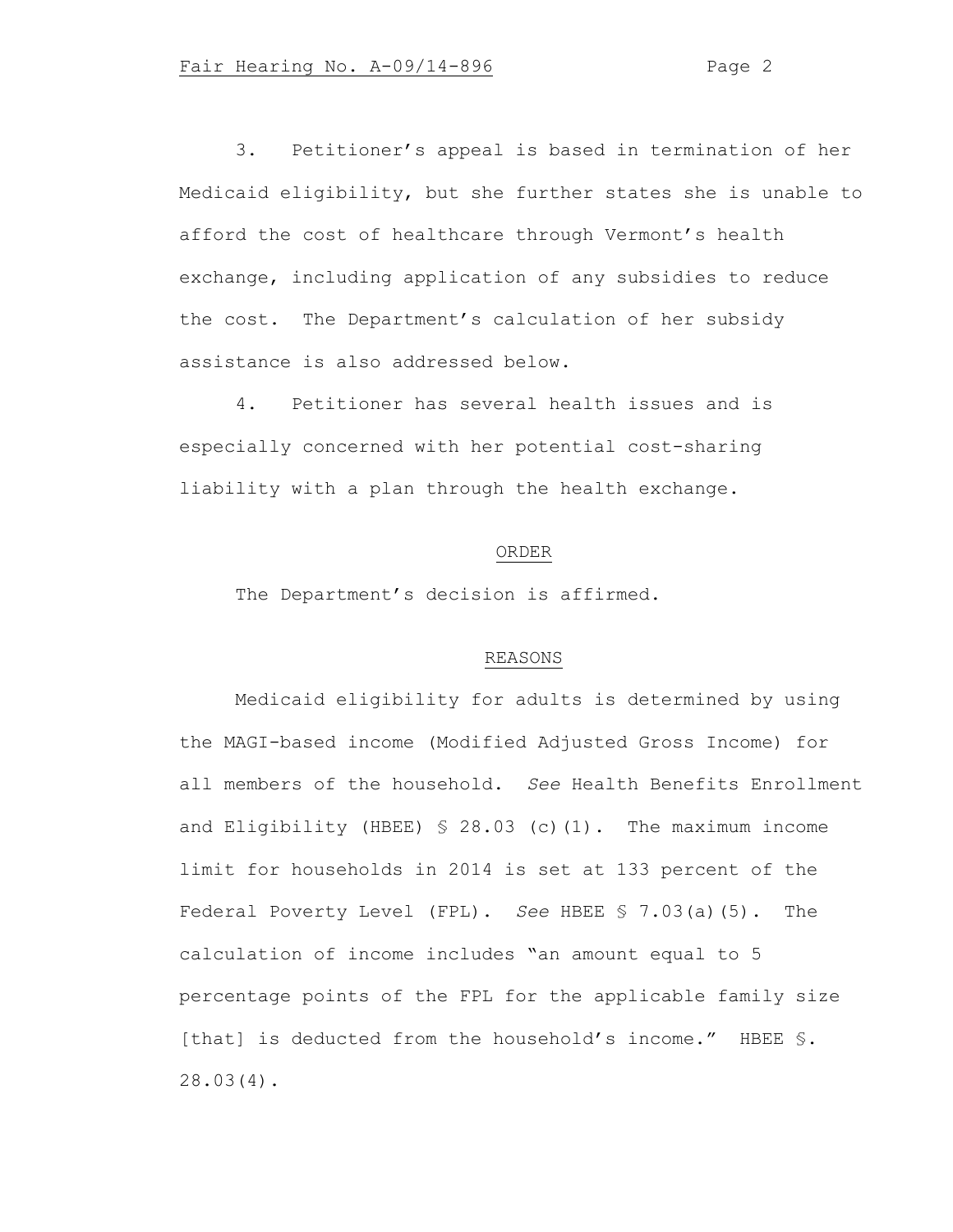One-hundred percent of the FPL for a household of two is \$1,311, and 133 percent of the FPL for a household of two is \$1,744 per month. *See* Medicaid Procedures Manual P-2420B (Bulletin 13-44). Five percent of the FPL for a household of two (.05 multiplied by \$1,311) is \$65.55. Petitioner's applicable monthly income for Medicaid eligibility is therefore equal to \$1,919.07 minus \$65.55, or \$1,853.52. This falls above the eligibility threshold of \$1,744 per month and thus the Department's termination of petitioner's Medicaid is consistent with the rules.

Even if not eligible for Medicaid, applicants through Vermont Health Connect (VHC) may qualify for federal and state subsidies to defray the cost of health coverage premiums through a private insurance carrier participating in the health exchange. If an applicant meets non-financial eligibility for a subsidy, as here, qualifying for a subsidy is dependent on an applicant's household income and its relationship to the FPL, which determines the subsidy amount, if any. *See* HBEE § 60.07(a) (subsidy is determined on a "sliding scale" based on FPL).

Application of the sliding scale for a subsidy begins with a determination of household income as a percentage of the FPL, which the Department accurately calculated at 148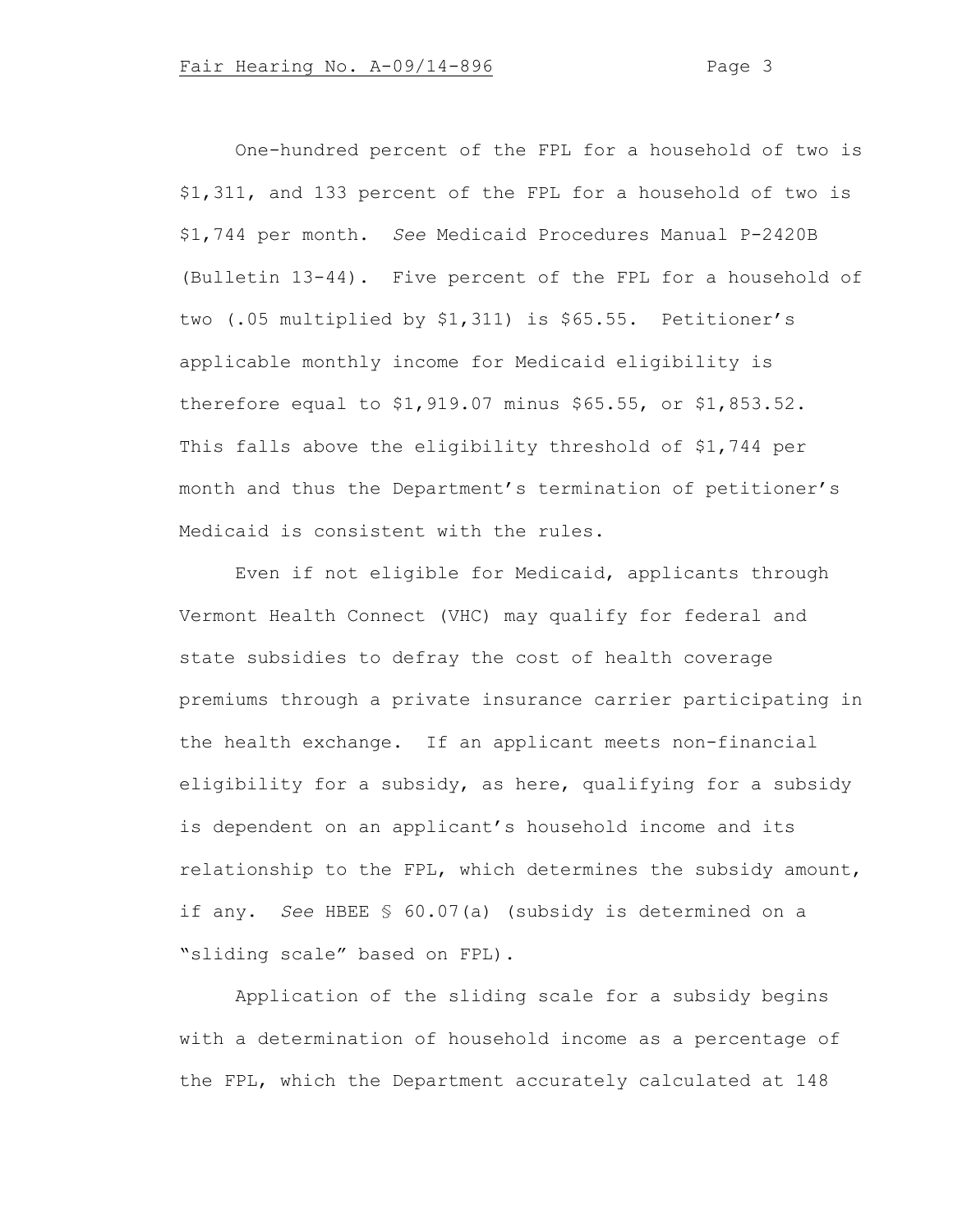percent.1 This places petitioner in a range between 3.0 to 4.0 percent on the sliding scale (for households from 133 up to but not including 150 percent of FPL), which is the percentage of income petitioner is expected to contribute to her premium. *See* HBEE § 60.07(b). This requires a calculation of where 148 percent of the FPL lands petitioner on the range between the lowest possible percentage (3.0) and highest possible percentage (4.0) for households between 133 and 150 percent of FPL. Within this range, the Department correctly determined petitioner's applicable percentage as 3.88 percent.<sup>2</sup>

The applicable percentage is multiplied by petitioner's monthly income to determine the amount she is expected to contribute towards the premium for the applicable benchmark plan. If the premium for the applicable benchmark plan

<sup>2</sup> The difference between petitioner's household income as a percentage of FPL, 148 percent, and the lowest end of the FPL range, 133 percent, is 15. Under the examples in the rules, 15 is divided by the span of the applicable FPL range (133-150 percent), which is 17, equaling .88 (or 15 divided by 17). This figure (.88) is then multiplied by the span of the percentage range, which is the difference between the lowest end (3.0) and the highest end (4.0), or .88 multiplied by 1.0, which equals .88. This decimal is added to the lowest end of the range (3.0) to equal 3.88, the applicable percentage rounded to the nearest one hundredth of a percent.

<sup>1</sup> *See* Medicaid Procedures Manual P-2420B (Bulletin 13-44), establishing 100 percent of FPL at an annual income of \$15,510 for a household of two – which is the FPL for 2013 applicable to 2014 subsidy calculations. *See* HBEE § 3.00, n. 41, *citing* 45 CFR § 155.410. Medicaid eligibility is calculated using the 2014 FPL. *See* Medicaid Procedures P-2420B, cited *supra*.